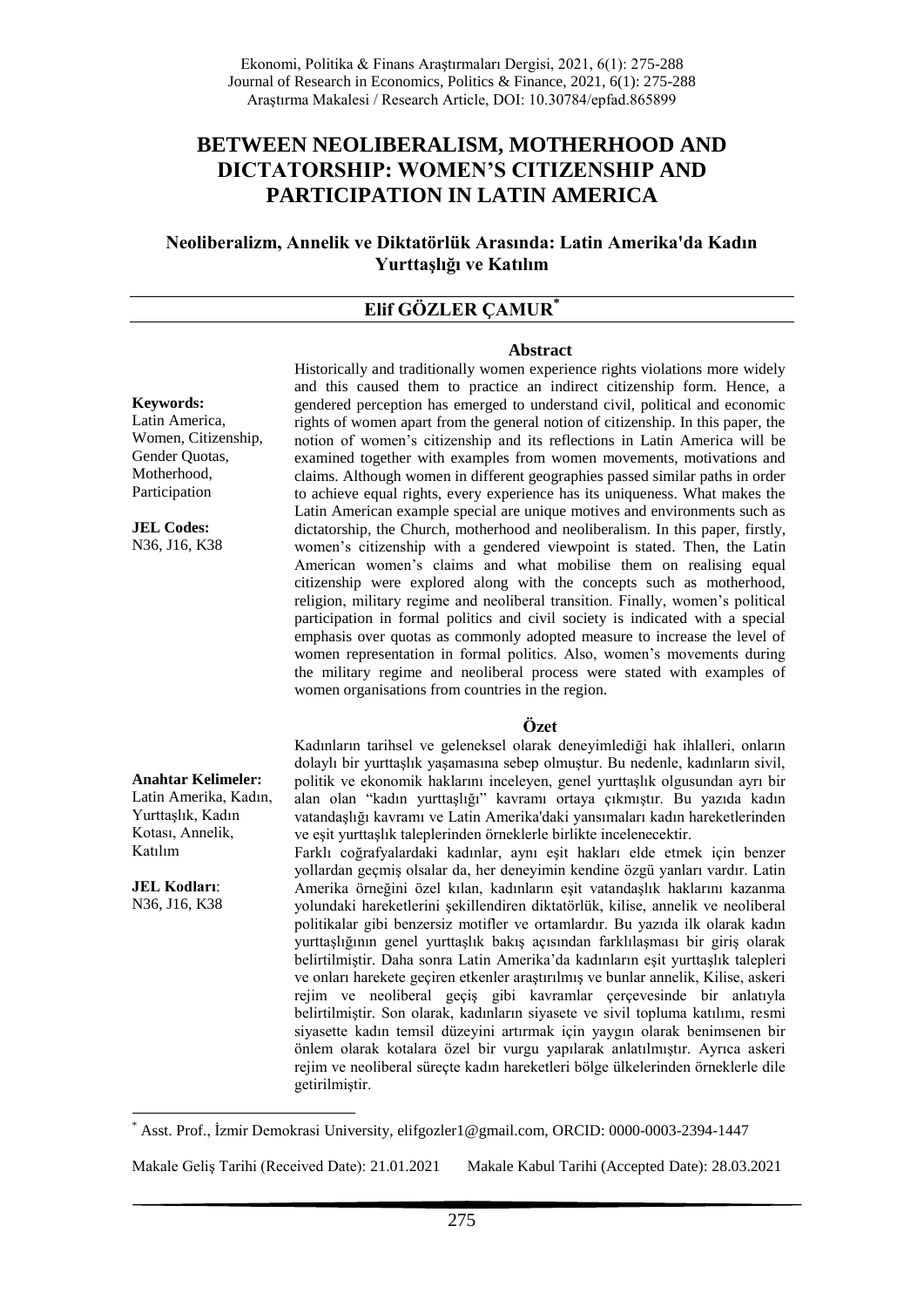# **1. Introduction**

Women's citizenship rights happened to be gendered due to the unequal separation between public and private spheres. As women continue to be the only caretaker in the private sphere, notions directly related to the citizenship which is built upon the public sphere, such as politics and labour were kept away from women's presence. Since women's rights have been violated traditionally and historically, a need emerged to examine the women's citizenship apart from the general notion of citizenship. Women's low representations in the parliaments or the fact that women still struggle for equal pay for equal work are the concrete examples of such violations. Citizenship is an institution reflecting an interaction between state and the citizen, thus shaped by historical, political and cultural backgrounds. It's gendered version also embodies many paths and challenges faced by women. Although women in different geographies have passed similar paths in order to achieve the same equal rights, every experience has its uniqueness. What makes the Latin American example is special are unique motives and environments such as dictatorship, the Church, motherhood and neoliberal policies that shaped the women's movements on their path to gain equal citizenship rights. In this paper, women's citizenship with a gendered viewpoint is stated as an introduction. Here, citizenship as a gendered concept is indicated within the framework of Marshall's classification along with its gender-based weakness. Through this classification, women's citizenship claims for political, social and civil rights are explained along with related examples. Then, the Latin American women's claims and factors that mobilise them on their path to realising equal citizenship were explored along with the concepts such as motherhood, the role oh the Catholic Church, military regime and neoliberal transition. The controversial function of the Church for the women's right and motherhood as a type of activism is explained first, then the impact of neoliberal policies especially on social rights of women is shown. Finally, women's political participation in formal politics and civil society is indicated with a special emphasis over quotas as commonly adopted measure to increase the level of women representation in formal politics. Also, women's movements during the military regime and neoliberal process were stated with examples of women organisations from countries in the region such as Brazil and Chile. This study does not require permission from the ethics committee. Research and publication ethics were followed.

### **2. Gendered Citizenship**

Women enjoying equal citizenship rights as men is relatively a new development. In ancient Greece, they have been excluded from basic citizenship rights, such as voting, together with the slaves and the outsiders (Lister, 2003, p. 69). Until recently, almost all basic political thoughts were gender-blind. Rousseau, the leading advocate of participatory democracy and social equity, found no incompatibility in precluding women from citizenship and from political rights (Navarro and Bourque, 1998, p. 175). During the French Revolution, women also demanded equal rights and tried to create their own revolution as well. However, their ideas were not welcomed and punished (Mies, 2012, p. 61). They were only accepted as the bearers of the next generations and excluded from the foundational notions, fraternity, equality and liberty.

Despite being identified as gender blind, citizenship theory of Marshall will be referred here for reasons of classification. T. H. Marshall's study, which articulates the modern citizenship as a condition of class inequality, provides a foundation for equal citizenship rights.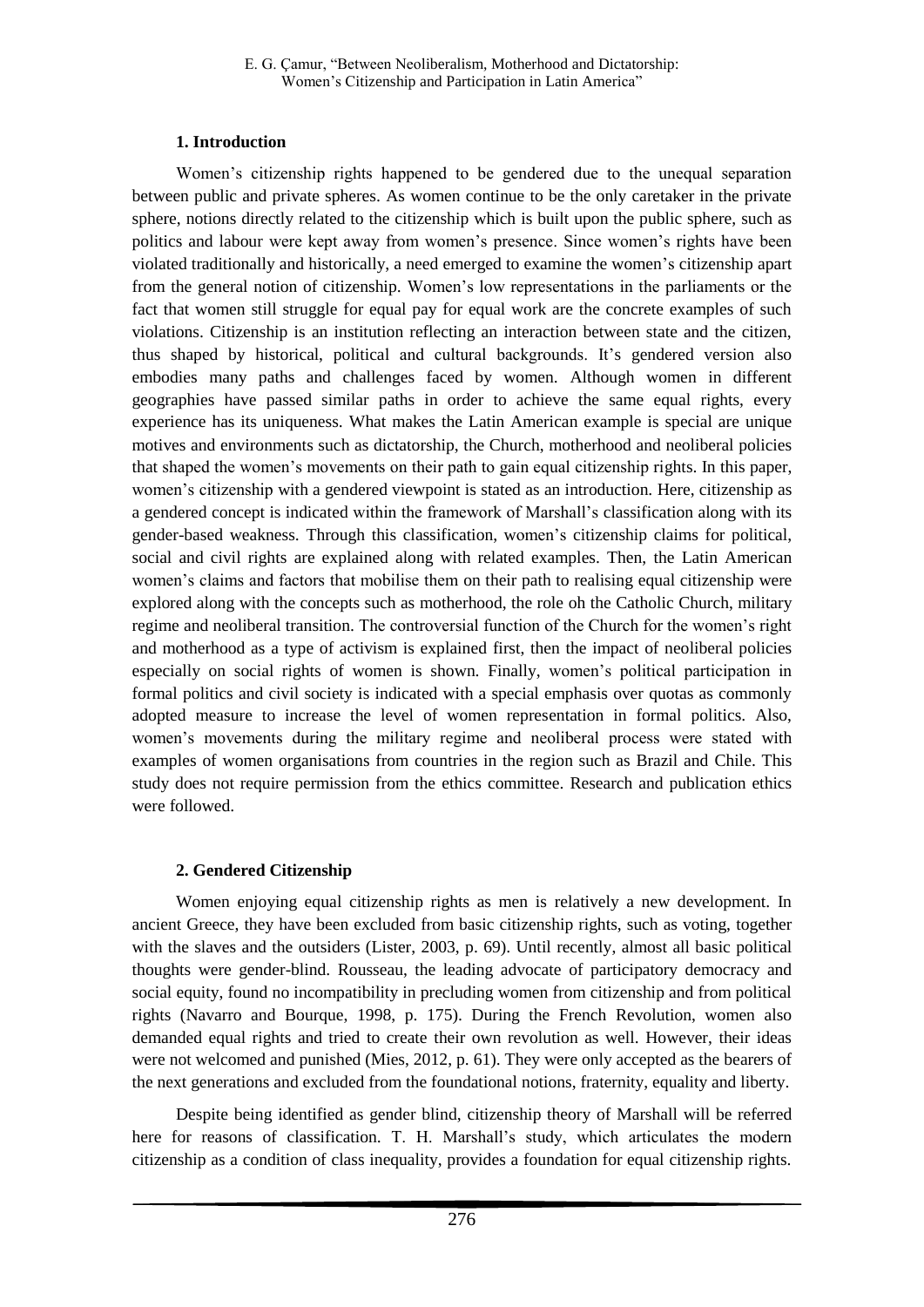His theory consisted of three dimensions: civil, political and social. In this study, civil citizenship is discussed within the issue related to reproductive rights, social citizenship is discussed within the effects of neoliberal policies and political citizenship is discussed within the political participation of women in Latin America. Summarising the classification of Marshall, civil citizenship referred to individual freedoms, such as the freedom of speech, faith, thought; and rights such as right to justice, property and contract. Political citizenship consisted of rights such as participating in decision-making processes and voting. Social citizenship included the right to welfare and security and to share in the "social heritage and to live in the life of a civilised being according to the standards prevailing in the society" (Marshall, 1950, p. 10-11). Marshall construed class as a pattern of inequality; thus, regarded citizenship as consistent with the inequalities of the social class, yet he overlooks the gender equality. Here the weakness of Marshall's conception of citizenship concerns the paid labour in the public sphere, and the status it grants to workers. This conception ignores the gendered division of labour. If the community is by definition a masculine world of work, then women as responsible of reproductive, unpaid work, excluded from this definition of "community" (Schild, 2000, p. 280). In this respect, instead of a sole "gender-neutral" citizenship conception, Lister (1995, p. 33) offers a different conception of citizenship: "one which combines the gender-neutrality of an approach which seeks to enable women to participate with men as equals in the public sphere (suitably transformed) with a gender-differentiated recognition and valuing of women's responsibilities in the private sphere". Building citizenship over the public sphere may render the problems existed in the private sphere invisible, hence overlook the women's rights as the main caretaker in the private sphere. In this sense, determining the border between public and private spheres and its attributions is very much related to the perceptions towards men and women as citizens. Inequality in the private sphere reflected itself as equality for men in the public sphere (Çakır, 2019, p. 45).

Women being treated equally and legally as men is constructed upon the successful struggles of women throughout the time. Especially, through the suffragette movement, women mobilised against a popular perception that women do not need to have their own say because their fathers and husband can look their women's interests for their account (Phillips, 2012, p. 40). Rights such as voting, accessing higher education, working and taking down the gendered double standards have been the main objectives of the suffrage movement. Though the successful struggles, women were able to gain the right to vote and have a decent education in many countries around (ECLAC, 2007, p. 16). However, due to unequal separation between public and private spheres which is called as "patriarchal separation" by Pateman (1988, p. 13) and existing gendered perceptions, women representation in formal politics remained low and cautions such as quotas were adopted as a remedy. Like political rights, civil citizenship rights such as freedom of movement have also been gendered. Within the example of the abortion ban, women were deprived of control over their bodies (Franceschet, 2005, p. 19). For instance, in terms of civil rights, in the nineteenth century, under the common law doctrine of covertures, individual rights of women have been ignored. Accordingly, a married woman could not, without her husband's consent, own property or make contracts (Lister, 2003, p. 69). As different from men, dependent and married women lack the freedom to make basic choices. It can be derived from these cases that women actually existed in social life yet dependent on a man. Thus, practised an indirect form of citizenship. The patriarchal separation that Pateman states, reveal itself more apparent within the economic rights. Although women's participation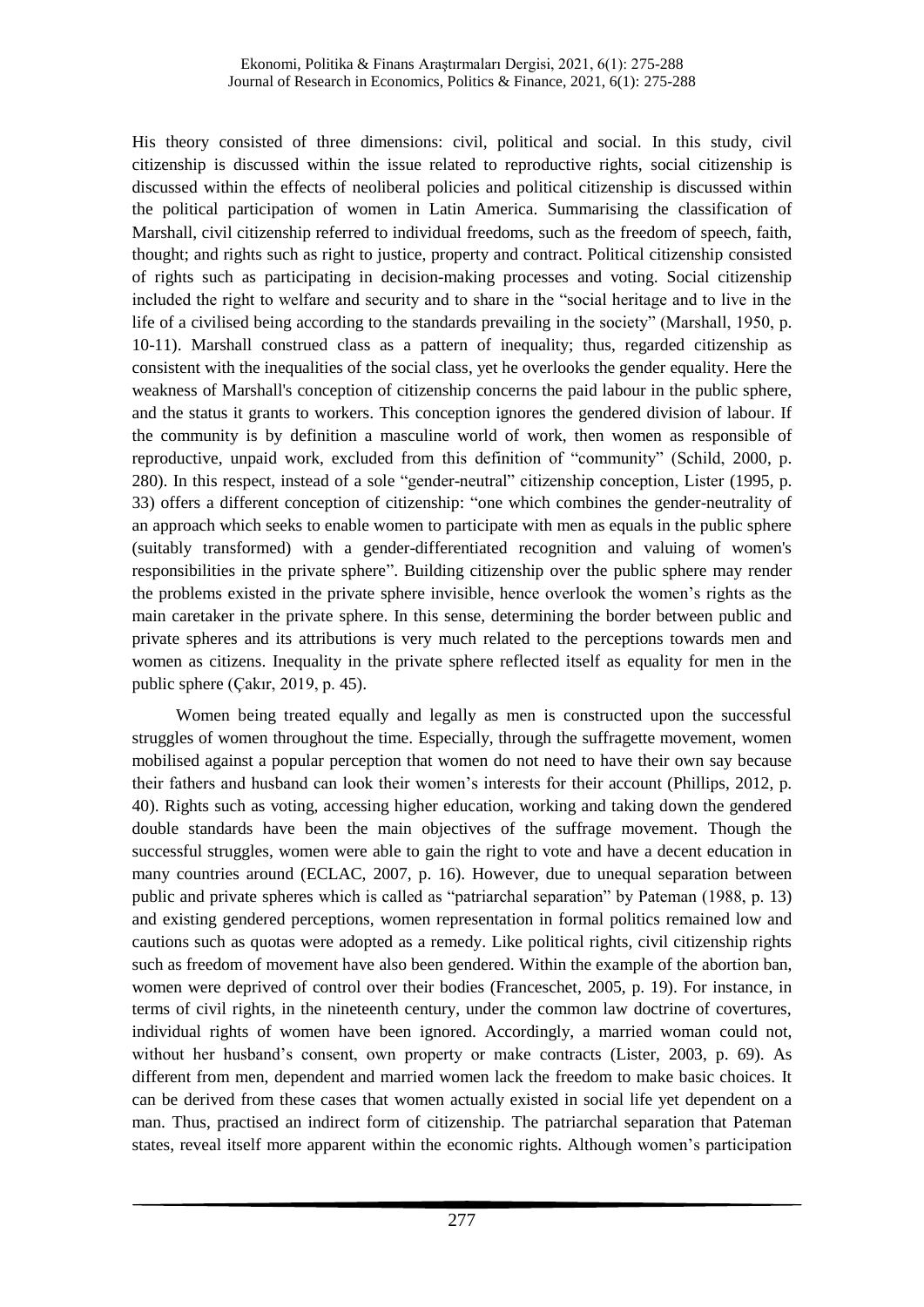#### E. G. Çamur, "Between Neoliberalism, Motherhood and Dictatorship: Women's Citizenship and Participation in Latin America"

in labour market raised significantly, dependency on the man still remains due to the gendered roles in the private sphere. This also caused a wage gap in favour of men as if women are not counted as the breadwinners of the family (Lister, 1991, p. 67). The process of neoliberalism only exacerbated the labour market for women through concepts like precarious employment and flexible working. Thus the struggle to receive equal pay for equal work still remains as an important issue for achieving equal citizenship.

Although women entitled political, social and civil rights equally with men, they practised an absent form of citizenship due to existing perception that renders the public sphere as a male dominated arena. Since, historically and traditionally women are excluded from areas such as working space, civil society, formal and informal politics and even decisions over the female body; they were deprived from realising equal citizenship in practice. Citizenship is an institution shaped by historical, political and cultural backgrounds and its gendered version also reflects a background within. Women in different countries have passed different paths in order to achieve the same equal rights. In Latin American example, unique motives and environments such as dictatorship, motherhood, neoliberalism and the Catholic Church have shaped the women's movements on their path to gain equal citizenship rights.

### **3. Women's Citizenship in Latin America**

In Latin America, women's demands passed through various periods. In the late of nineteenth century, feminist groups organised for women to be treated as equals in the public and private spheres. Suffrage movements were also active throughout Latin America. Despite some reforms were introduced over the century, and women gained some sort of equality in the family and work, there were still significant inequalities in all areas of social life. This quasi citizenship, both social and legal, led to discontent like student movements in the 1960s and claims for equality became a voice of rebel. In the 1970s, there were several dynamic popular women's movements but unfortunately overshadowed by military dictatorship with intense violation caused to human rights breaches (Craske and Molyneux, 2002, p. 3). Women's struggle for equality has been one of the most determinant movement on the way to gain democracy and citizenship in Latin America. As happened in similar cases, women in Latin America had to challenge the white, male, western and liberal version of citizenship that preserve male privilege in both public and private spheres (Dagnino, 2006, p. 33). Although women were excluded from political power for a quite long time, they resisted and demanded formal rights arising from citizenship. They gained those rights slowly yet, differed from men's. Nevertheless, they bring forward the reasons behind their exclusion and tried to express the women's value for labour both in private and public spheres (Molyneux, 2001, p. 199).

### **3.1. Contested Spaces: Church and Motherhood**

Particularly in Latin America, the Catholic Church has a significant role in women's activism in a contested way. Women were organised under the protective umbrella of the Church, although many groups afterwards left in order to keep their independence or to protests the Church's attitude on certain issues, like divorce and reproductive rights (Jaquette, 1994, p. 4). For example, in Argentina, government programmes on reproductive issues are improved in a context with considerable contributions from religious organisations in the Catholic Church.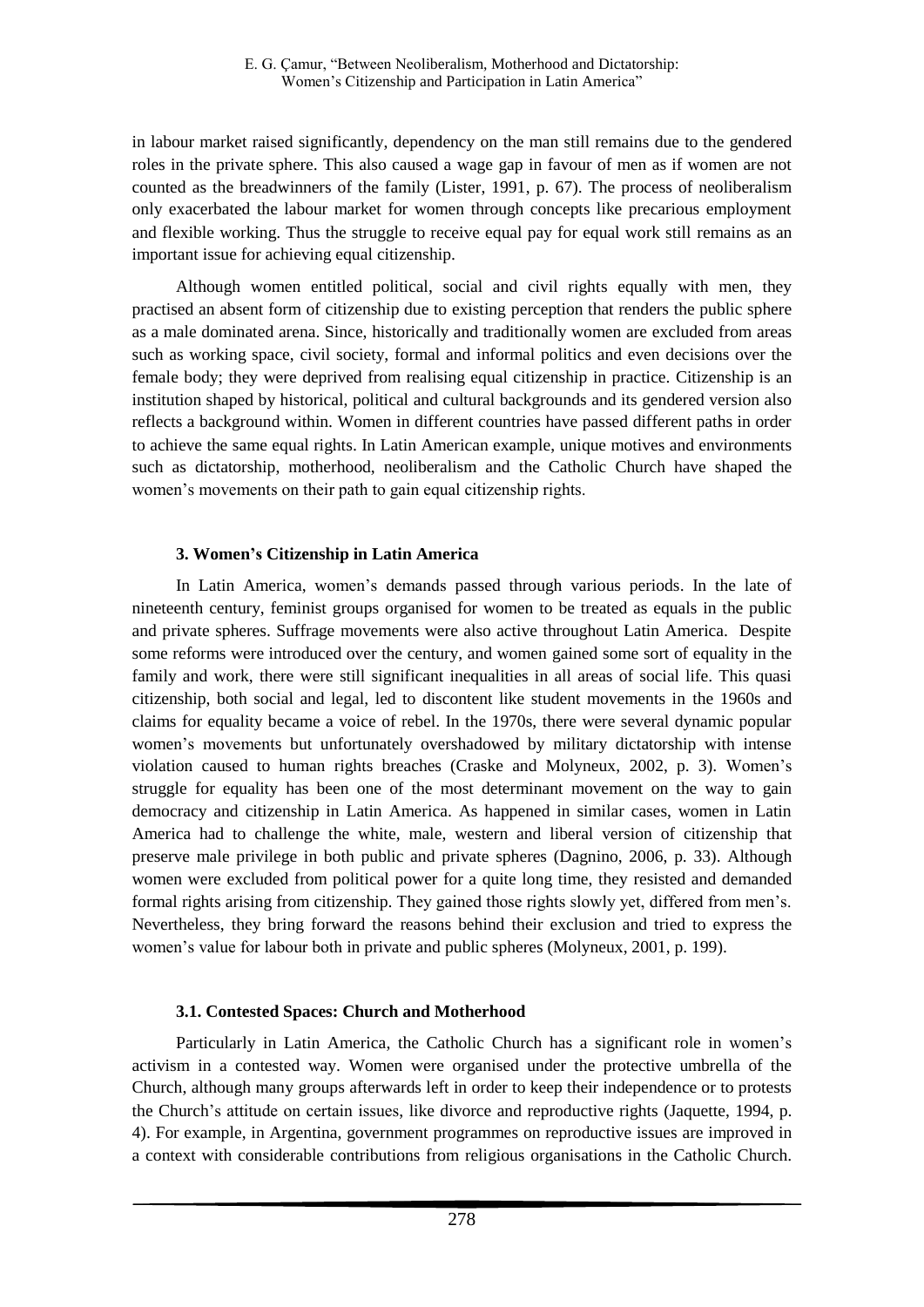(Møllmann, 2005, p. 18). Through the effects of Catholicism, motherhood became the most important medium for women's justification to demand political and legal rights. As stated by Dominguez Reyes (2004, p. 28), they became "feminist maternalists" and render their motherhood as service to the nation. Despite its mobilisation ability, the Church also has a negative attitude, especially on women's reproductive rights. As concluded by Jelin (1998, p. 183) "Ideological traditionalism of the Catholic Church, along with the practices and ideologies that implicate the victim, have hindered the implementation of legislation, public health programs and educational services that might otherwise counter such oppression". In short, the Church as a leading community subject may have an awareness of women's citizenship right but it also ignored their womanhood through neglecting reproductive rights.

Besides political and social rights, it should be stressed that as a civil right, the issue of abortion takes an important part in Latin American women citizenship. In terms of the citizenship concept, women have the right to exercise on their own bodies. According to Willmott (2002, p. 133) "it isn't possible to exercise citizenship in relation to the world if one hasn't learnt to exercise citizenship in one's own body. So the abortion is an issue that severely limits women's citizenship". Unfortunately, Nicaragua is one of three countries in the world to preserve an extensive prohibition on abortion, even in the situations of rape, incest, or life- or health-threatening pregnancies. Such extensive abortion bans are conflicting with international human rights obligations, including obligations on the rights to life, health, and nondiscrimination. Such enforcement can, and often does, have critical effects on the lives and health of women and girls (Møllmann, 2007, p. 1). Abortion is still a problem in Latin America, even in leftist governments which should be concerned about this issue naturally. However, the pressures from the Catholic Church seems to be unbreakable and still influential on women's own bodies. As reported approximately, 6.5 million abortions exercised in Latin America every year and nearly three-quarters of them performed in unsafe and illegal environments (Latin America's fight to legalise abortion: the key battlegrounds, 2018). Out of 33 states, only Argentina, Cuba, Uruguay and Guyana legalise abortion in Latin America (The World's Abortion Laws, 2021). Although the right to abortion is defended by feminists from the 1980s, the movement was halted due to the military regime and the vulnerable democracy dominated by the conservatism. Since then, it is still a major subject for the women's agenda in Latin America. Most recently, in December 2020, Argentina became the last country to legalise abortion (Arjantin'de kadınlar kürtaj hakkını nasıl kazandı?, 2021).

Motherhood, as an important action repertoire, has a significant role in Latin American women mobilisation. For instance, women become activist mothers in toxic waste protests, after detecting the impact on their families' health. Hence women use traditional female identities to take legitimate actions to improve their communities and the lives of their families. Adopting motherhood as a legitimising identity can be considered within the concept of "patriarchal bargaining" by Deniz Kandiyoti (1988). Accordingly, as a strategy women prefer to embrace traditional values to gain protection and security. In this respect motherhood acted as shield for women to legitimise their protests over various occassions. As told by Lister (2003, p. 148), "women who previously did not see themselves as in any way political are becoming advocates for social change." As stated by Dominguez Reyes (2004, p. 28), "from the beginning women's rights were social rights associated to the protection of the family and the 'race': equality and protection were combined. Equality was understood as a consequence of 'feminine' responsibilities. And from history up to today all political movements adhere to these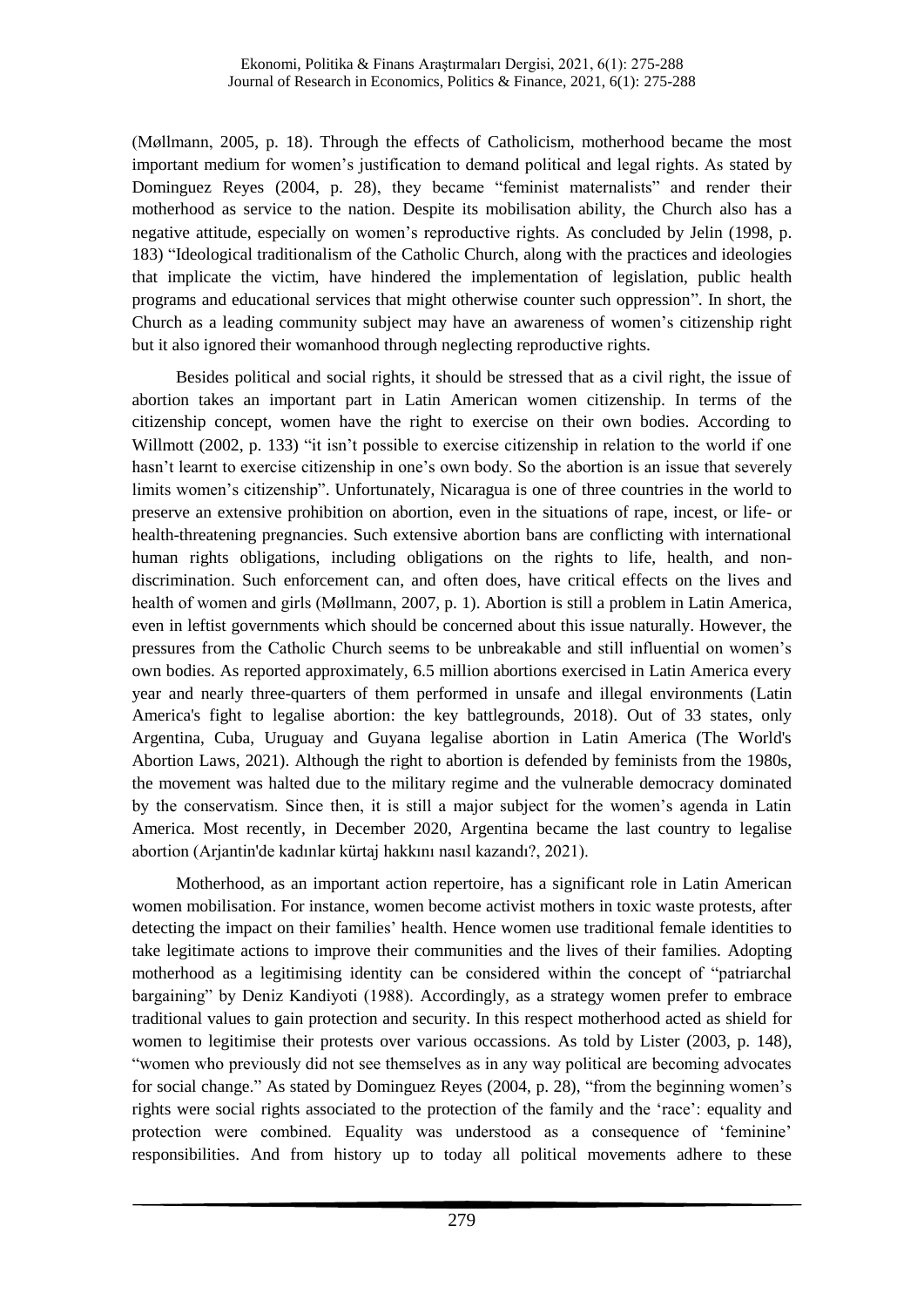'motherist' images: from the right to the left. Even among the left and guerrillas movements the image of women is always associated to mothering.", The most well-known example of mothering is Madres de Plaza de Mayo in Argentina, their protest is against the disappearance of their children and husbands. Military regime, as the responsible for the disappearances represent itself the patriarchal guardian of the family, social body, fatherland (Nelson, 2002, p. 41). In these times, women's movements had a significant part in the breakdown of authoritarian rule. During the dictatorship, women's movements asked citizenship rights in all terms and organised multiclass movements. "Women's organisations had been part of the opposition to military rule, but had to rethink their anti-statist position under the new conditions of transition and consolidation" (Waylen, 2000, p. 771). Therefore, they prepared themselves for the full form of citizenship and raise awareness. According to Franceschet, Piscopo and Thomas (2015, p. 3), maternalism still has an impact over current political environment: "Maternalism's emphasis on caretaking, compassion and domestic management still shapes the public's response to female political leaders. We argue that maternalism's enduring power means that today's female politicians, irrespective of their individual experience or identities, often frame their office-holding ambitions and their policy preferences in culturally acceptable, gendered terms." Once started as a pattern for women's rights movements, motherhood reproduces itself against the oppression of the military regime and still effective for women's participation in formal politics.

### **3.2. The Impact of Neoliberal Policies**

It is not only the military regime but the implementation of neoliberal policies in the 1980s affected the women's citizenship especially in terms of social rights. Structural adjustment policies as a solution to economic crises, hit the urban poor, especially women significantly. In the 1970s and early 1980s, the mass protests of women proved that the military regime's economic policies had not been succeeded (Jaquette, 1994, p. 3). The shift from welfare state to the neoliberal state undermined the social rights as a prime condition of exercising full citizenship in Marshall's terms. This transformation also threatens the ideals of political equality because it is founded on wealth and income inequality (Molyneux, 2001, p. 201). The neoliberal economic order, concreted by the structural adjustment programmes, commenced a period of economic crisis and declining living standards for both poor and the middle class. This process also affects the existing political and social agenda within the framework of expanding citizenship rights. Hence, women as one of the major vulnerable groups to such social and economic change have expressed their demands and mobilised in order to enjoy their civil, social and political rights equally with men (Franceschet and Macdonald, 2003, p. 1). Through the 1980s, the restrictions, contradictions and fragilities of women's spaces in a paternalistic, racist and neoliberal capitalist state became increasingly clear (Jaquette, 1994, p. 53). To clarify how neoliberal economics affects women's political participation, Craske's two distinctions can be comprehensive. Firstly, within the gender-blind and masculine framework of the neoliberal project, women's unpaid labour is neglected. Hence, it ignores challenges that women have to deal with and does not create a variety of opportunities to enable their participation in politics and labour. Second, in the case of Latin America, it promotes a comparative advantage based on cheap labour, often with the impetus for temporalization of production, reflecting many of the features of women's employment practices in the region. Especially in growing industries like textile and electronics, the majority of the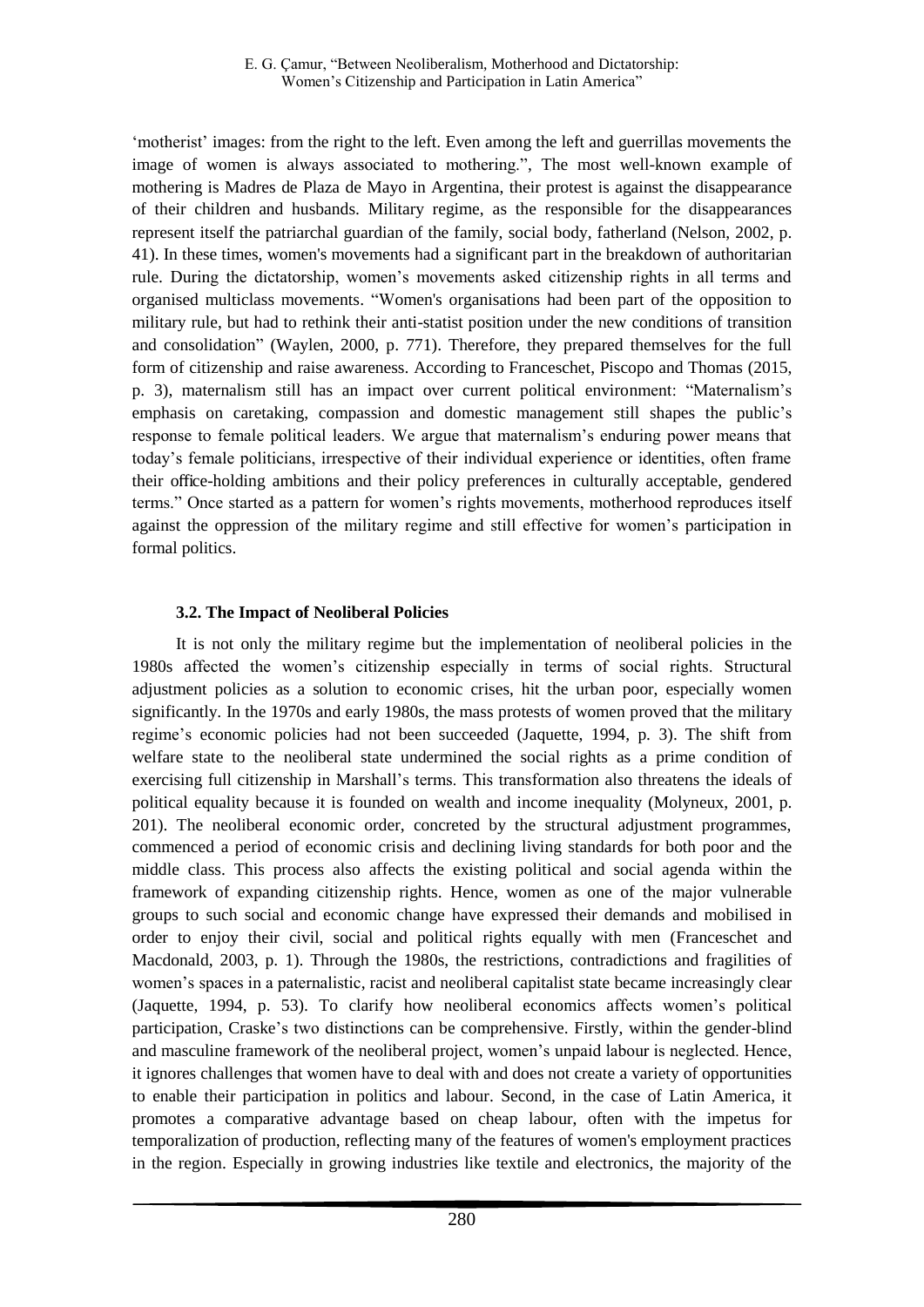labour force is women who accepted export-led development's conditions. The new economic regime extended women's participation in waged labour, but since women's wages generally stay lower than men's, women had to work longer hours to maintain family needs, and conditions often became worse (Craske, 1998, p. 106). While women's movements look to extend the meaning of citizenship including social rights that are guaranteed by states, neoliberal governments adopt an argument of citizen activism to foster society to provide its own solutions for economic suffering and poverty (Franceschet and Macdonald 2003, p. 2). In this new order, while women had access to education and health, and entered the labour force, their primary duties remain the same within the family, thus liberal citizenship might broaden women's space in the public domain, but in the private realm, a different order dominated (Molyneux, 2006, p. 427). In short, "Neoliberal project depends on women retaining their "traditional" family oriented identities without undermining their availability for the labour market to provide long-wage competition" (Craske, 1998, p. 114). Still, in contrast to the "masculine" policies of the public domain, welfare states have sometimes concerns about feminist approaches, particularly in the first world. As campaigners and welfare providers, they progressed in welfare state development so that the welfare state has offered an important domain for the expression of women's political citizenship, stressing its connections with social citizenship. However there are contradictions of welfare states that, while providing women with a degree of economic independence, they, at the same time, tend to transform them into economic dependants, thus undermining their economic independence (Lister, 2003, pp. 168, 171).

# **3.3. Political Participation**

Following the military dictatorships in Latin America, women sought new platforms to enhance the opportunities for political participation. During the post-authoritarian period where the interaction between civil society and the state is increased, women's movements mobilised not only in the margins but also in central formal politics. Moreover, they engaged with international organisations as well as pan-Latin American organisations (Molyneux, 2001, p. 201). The process of achieving democratic citizenship was a slow change for Latin American women. It began in Ecuador in 1929 and lasted in Paraguay in 1961. In only four countries women gained political rights before 1940 (Ecuador, Brazil, Uruguay and Cuba), the rest did so in the 1940s and 1950s. In most countries, the right to vote was primarily limited to educated women. Therefore, in countries which have the most indigenous population, like Bolivia and Guatemala, these limitations were severe for a very high percentage of women, and illiterate women could not vote until the 1980s (Navarro and Bourque, 1998, p. 177). According to Craske (1999, p. 3), following factors can explain women's exclusions from politics: Authoritarian Latin American political systems have discouraged mass participation except for moments of populism; the common belief that politics is part of a man's world and inappropriate for women and this has concluded in women's political inclusion meant being ignored, as it has been explained as a social rather than political issue. As women continue to opt-out of traditional politics, the practice of citizenship remains a masculine activity and a vicious circle emerges (Craske, 1999, p. 210). As a solution for this problem quotas were introduced for formal politics. Quotas are the primary mechanism for carrying out gender balance in political institutions. Also called as "electoral candidate quotas" or "legislature sex quotas", quotas were designed to ameliorate the under-representation of women. Quotas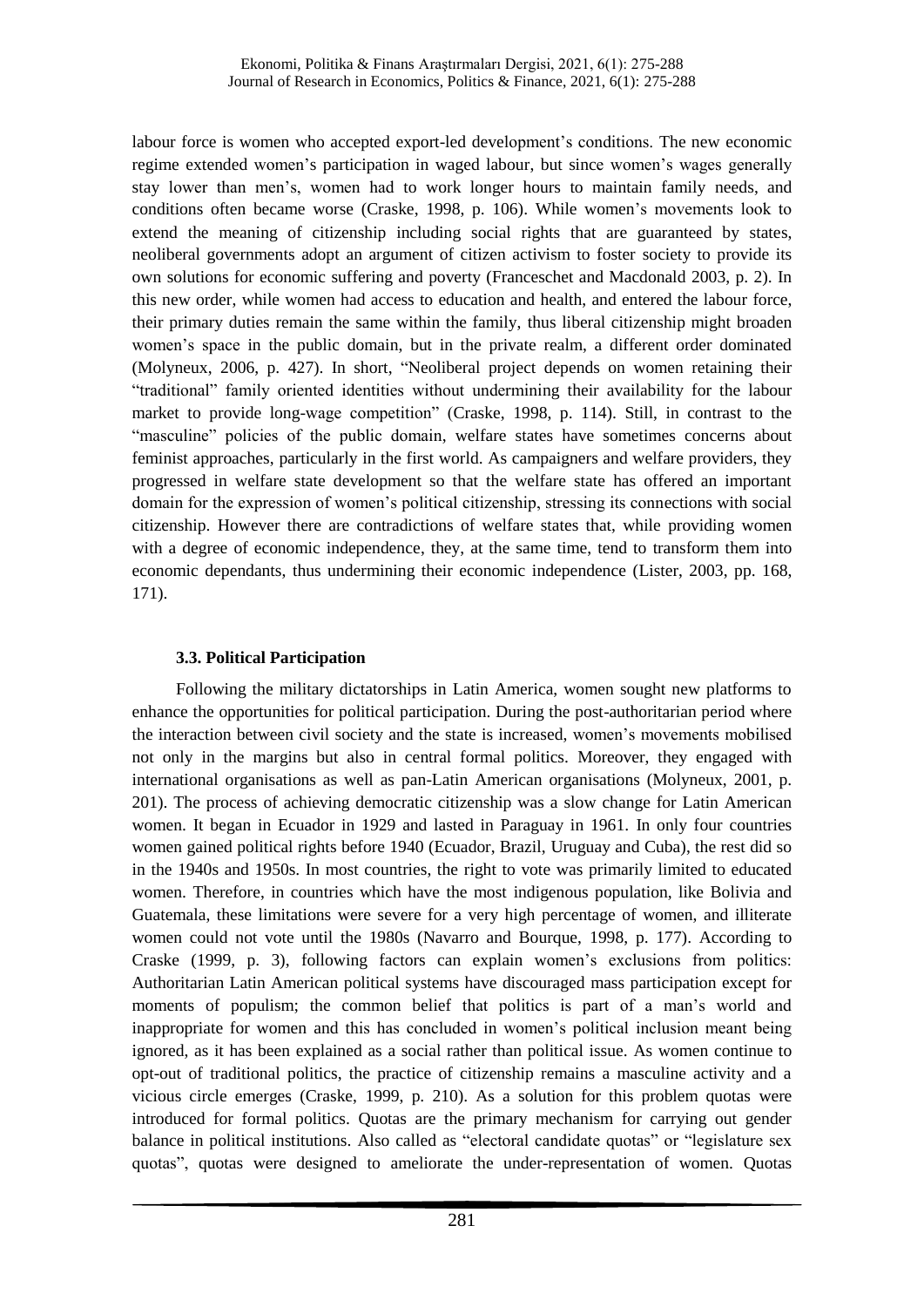#### E. G. Çamur, "Between Neoliberalism, Motherhood and Dictatorship: Women's Citizenship and Participation in Latin America"

required various mechanisms that intend to secure gender-balanced decision-making, like party quotas that intend to augment the number of women party candidates and legislative quotas that entail political parties to select a particular percentage of women among their candidates. From this perspective, although quotas have a positive effect on women participation, it should be implemented carefully. According to Squires "quotas prove a loose, unpredictable form of group representation, they have proven to be controversial, frequently perceived to undercut a normative commitment to fairness and equal opportunities, and, more concretely, to limit the political opportunities of incumbent candidates or potential male aspirants." (Squires, 2007, p. 24). In Latin American case, quotas have been only slightly effective in increasing the number of women elected to Latin American legislatures. In eleven countries with quotas, women made an average of 9 per cent of the legislature before to the quota. After practising the quota, this extends to 14 per cent. In other words, quota have increased women's existence by five percentage points (Htun and Jones, 2002, p. 37). Countries have responded diffently to the quota system in the region. For instance, Argentina was the first country to implement quotas in 1991 and by 2002 had 30.7 per cent women representatives in the Chamber of Deputies and 35.2 per cent in the Senate which appears as an successfull implementation. On the other hand, Costa Rica, which has the highest quota by 40% had just 19.3% women in the parliament. To overcome such low rates, following the decision of Supreme Electoral Tribunal in 2002, parties started to place women candidates in winnable positions and as a result the rate o women in parliament increased to 35% (Peschard, 2003, pp. 23-24). Another example is Cuba, although does not implement quotas, they have %53 women MPs in the parliament by 2021 (Monthly ranking of women in national parliaments, 2021). These data show that although systems such as quotas have a positive impact in enhancing the number of women in Parliaments, political histories and cultures also play a unique role in realising a sincere implementation. Indeed, a recent study shows that, parties started to place more women candidates in Latin America when citizens's trust for the government decreased. Mostly beacuse people render women more trustworthy and honest (Funk, Hiojosa and Piscopo, 2019). More parties and governments started to recognise women's demands as justified, political demands. As concluded by Craske (1999, p. 85), "The transition to and consolidation of democracy has provided many opportunities for women to make demands and achieve significant gains in terms of legalinstitutional changes such as social welfare changes, women's ministries and greater representation in political parties through quotas". By 2020, on average 26.4% of the MPs in Latin American countries are women, where as the global rate is 25.6% (Global and regional averages of women, 2020). Despite the quotas and all other amendments, the women proportion in administration departments remained belove 30%. However, countries such as Bolivia, Mexico, Ecuador and Nicaragua accomplished above 40% as a significant success (Rozas and Floru, 2017).

As Waylen (2000, p. 9) stressed, "Large numbers of women are employed at the bottom of the hierarchy but the numbers decrease as the top of the pyramid is approached. Some parts of the state such as the military and the police are also disproportionately staffed by all men at all levels while women are found only rarely in central banks, economic ministries or foreign trade departments.". Since there are few women in positions at the top of state hierarchies and in decision-making procedures within politics, it can be derived that the state is a gendered frame and that the politics which come out from states are also gendered. As concluded by Güneş Gülal (2019, p. 381), although women participation in formal politics have incresed in Latin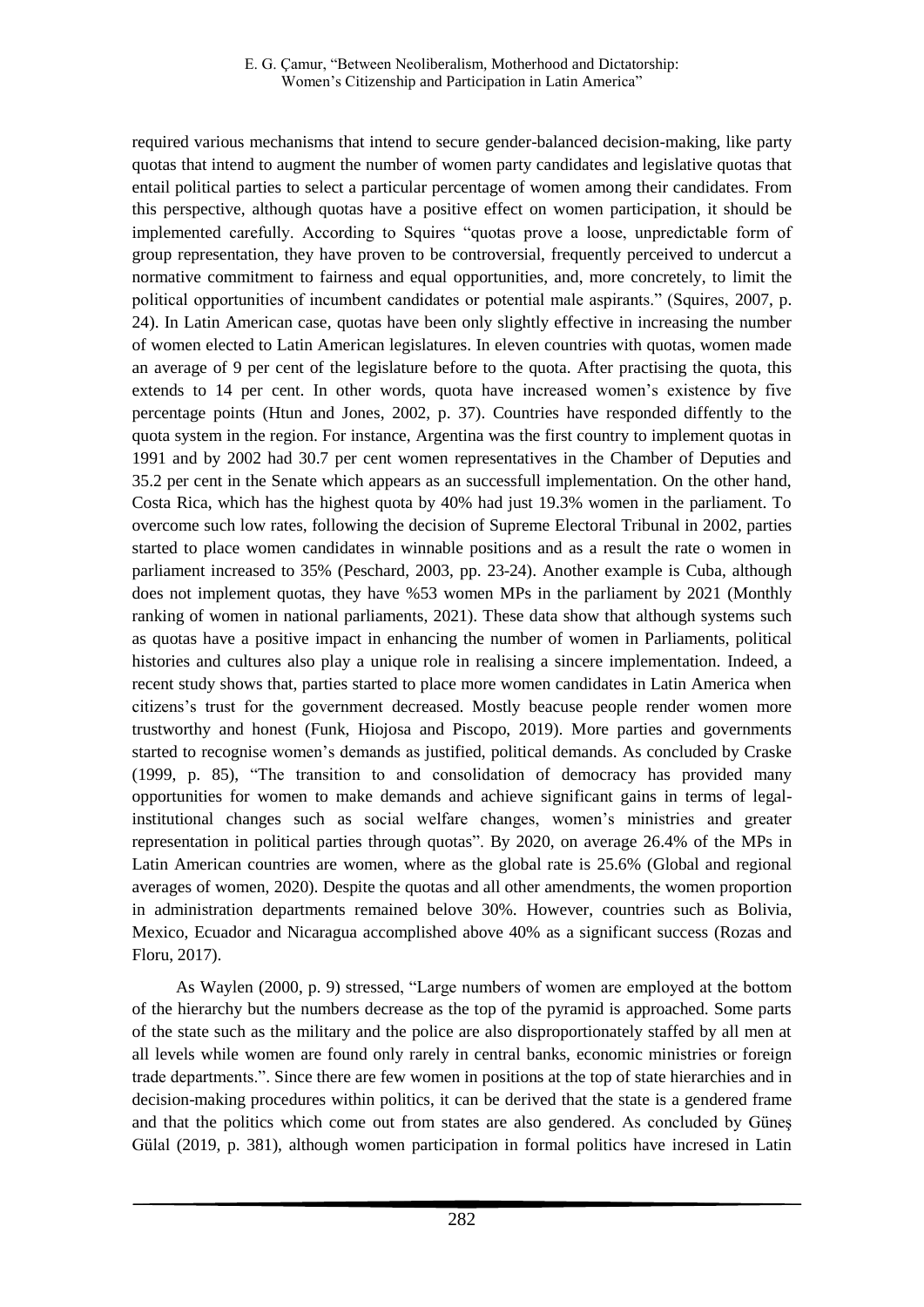America, gender based discriminative actions still appears as an obstacle for women's accession in politics.

After the neoliberal transition, the movements separated particularly along class lines, as women were faced with choices on where to focus their activism. While most women continued to play out their activism in the community or local arena, other women chose to enter the formal political arena (Franschet, 2005, p. 8). Apart from formal politics, the participation of women in the social movements is a way of improving political citizenship, through reflecting the direct effect that government policies had on their positions and the way in which the political sphere was changing under the extreme conditions. Social movements have positive outcomes that they block the fear which supported the authoritarian governments and created an alternative way of political activity in the lack of political parties, women's groups, trade unions, student organisations. They also introduced new actors on the political realm, especially women who were generally antipathetic towards institutional politics. Besides, they challenged traditional division between the social and political and between private and public which had strengthen women's exclusion from political life (Craske, 1998, p. 102). In the political arena, both left and right have some kind of antipathy to "women's issues". A significant characteristics of politics in the region is the incapability of social movements to found themselves in the institutional political domain and the lack of crossover between social movement actors and political parties. A leading exception is the Workers' Party in Brazil. There, party members are exacted to preserve a dual militancy, attending in both party and grassroots political organisations (Craske, 1998, p. 110). Another example, former president of Bolivia, Evo Morales, started as the leader of a coca union, then became the leader of Movimiento Al Socialismo (MAS) which is a social movement turned into a political party advocating for indigenous rights in Bolivia (Harten, 2011).

Women's equal participation at all levels of political decision-making is essential to their right to achieve full citizenship. There are several political movements can be named here. For instance, in Chile, intending to do solidarity work with political prisoners and their families, the association of democratic women (Agrupación de Mujeres Democráticas) was established in 1973. During the late 1980s, the Agrupación extended its domain of political activities but its principal task always remained as solidarity work with the victims of political repression. As an organisation, it attends in the struggle for democracy; it also defines itself as having leading political roles after turning to democratic rule, likewise encouraging the political education of women so that women could begin to take part in the traditional political organisation as equal as men. (Chuchryk, 1994, p. 71). Again in Chile Women for Life (Mujeres por la Vida) in 1986 demonstrated a statement of women's demands to the Asamblea de la Civilidad (Civil Assembly), in this document, women's claims for democracy with respect for human rights, equal wages, the making of "dignified" jobs and an end to unemployment, right to education, housing and healthcare were mentioned. They demanded free birth control, divorce legislation, and more equal relations within the domestic life. Noting access to the political sphere, they called upon the state to augment women's inclusion in all social and political programmes and within the state. This was the first time that women's claims composed such a basic part of the public agenda (Franceschet, 2005, p. 72). Also, well-known feminists who participated the centre and leftist parties that composed the Concertacion por la Democracia -the first civilian government formed in 1989 after the 1973 military coup- and this women's coalition was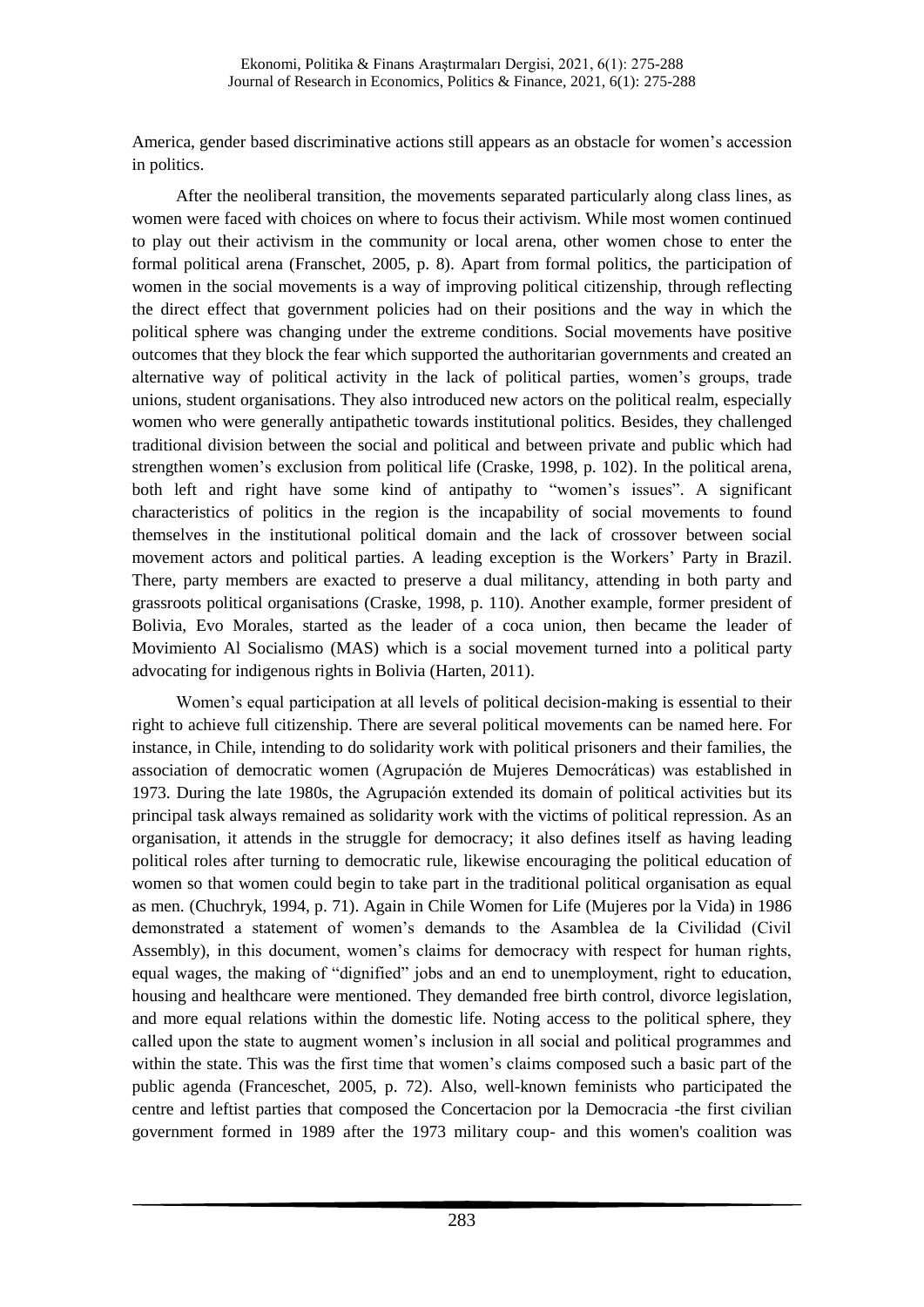formed and stated purpose of demonstrating women's claims to the new civilian government (Schild, 1998, p. 100).

Whereas in Brazil, starting in the mid-1970s, both poor, uneducated women and university-educated, middle-class women coordinated movements to push their gender-based political demands on the Brazilian political system. Political liberalisation or *abertura* in Brazil generated an extended political opportunity for female political participation and for clarifying gender-specific political demands (Alvarez, 1989, p. 205). In 1986, women candidates who were also the members of the women's movement participated in a national conference. This resulted in a Women's Charter stressing on various subjects around discrimination, childcare and the acceptance of motherhood as a "social responsibility", which they committed to keeping if elected (Craske, 1999, p. 79). Another significant movement in Brazil is the Rio Grande do Sul originated, The Movimento de Mulheres Trabalhadoras Rurais (MMTR, Rural Women Workers' Movement), which started their activities in 1989 based on antidam movements, labour unions, land-recovery movements and church organisations. It's main agenda is spreaded from ensuring equality at work and benefits for rural women for reproductive rights, political representation, domestic violence and general women's rights (Stephen, 1997, p. 209). Similarly, in Chile, women in the Seasonal and Permanent Workers' Union of Santa Maria challenged thoughts about the traditional label of their own gender roles. According to Stephen (1997, pp. 244-245), "their political activism has (1) led them to challenge the traditional gendered division of labor, (2) caused them to question their relative power and authority in the family, in local firms, and in formal organizations, and (3) raised issues of reproductive control and sexuality within their homes and organizations.".

### **4. Conclusion**

As the identities like being mother and wife, belonging to the private sphere, continue to be attached to women, their existence as the individual citizens will never be realised equally as men in the public sphere. This reflects itself by assigning women to supporting roles, if not banned, in political citizenship rights and excluding from social and civil rights due to performing duties supposed to be realised in the private sphere.

Historically and culturally women in Latin America have suffered from various problems within traditions, macho culture, the order of neoliberal economics, authoritarian regimes and Catholicism. From suffragette movements, protesting disappearances in military regimes as mothers or fighting inequalities of the neoliberal order and to gain reproductive rights, they got the awareness of activism and thus became political actors. Indeed, their activism to enjoy political, social and civil citizenship come a long way. As concluded by Franschet et al. (2015, p. 2), "women now hold nearly 40 per cent of legislative offices in some Latin American countries; they have been credible contenders for or captured the presidencies of the region's most prominent countries; and they have led high-profile ministries and attained seats on constitutional and supreme courts". Participating in formal politics is a must in terms of transforming the existing conditions which undermine the women's equal citizenship. In this respect, women should seek powerful positions and ensure possible changes in the political arena where usually dominated by men. Women in Latin America still fight to pull down the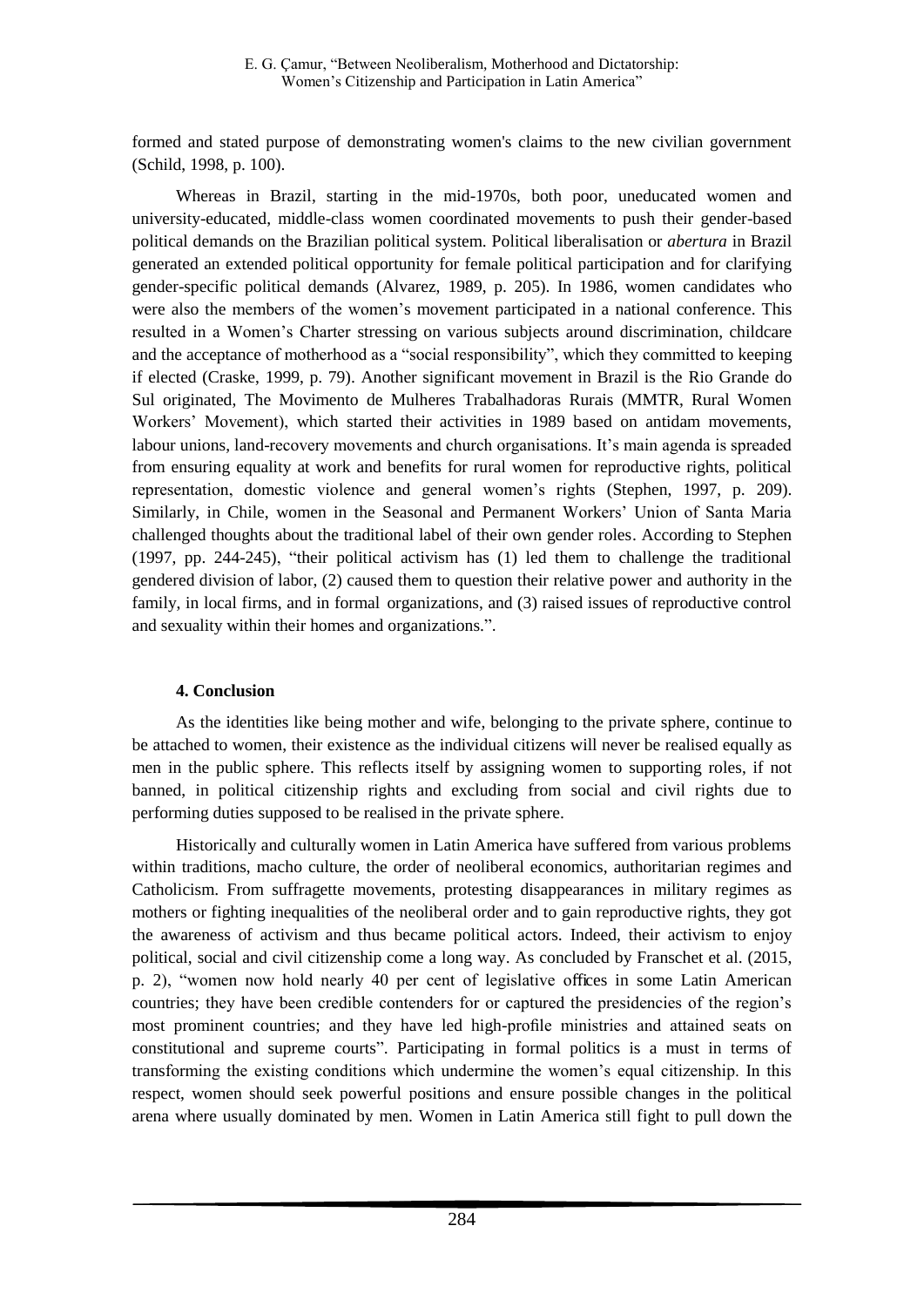patriarchal power structures in all courses of life. Most recently, the "Las Tesis<sup>1</sup>" movement and their protest style spread around the World and raised awareness against the rape culture. While women continue to be active and mobilise against the sexist power structures in civil society, they should also be in formal politics because necessary legal regulations to ensure equal citizenship can only be achieved through being active in the legislative offices.

#### **Researchers' Contribution Rate Statement**

I am a single author of this paper. My contribution is 100%.

#### **Conflict of Interest Statement**

**.** 

There is no potential conflict of interest in this study.

<sup>&</sup>lt;sup>1</sup> Las Tesis is a Chilean feminist group, their song "The rapist is you" combined with a special dance gone viral around the World (The rapist is you!': why a Chilean protest chant is being sung around the World, 2020)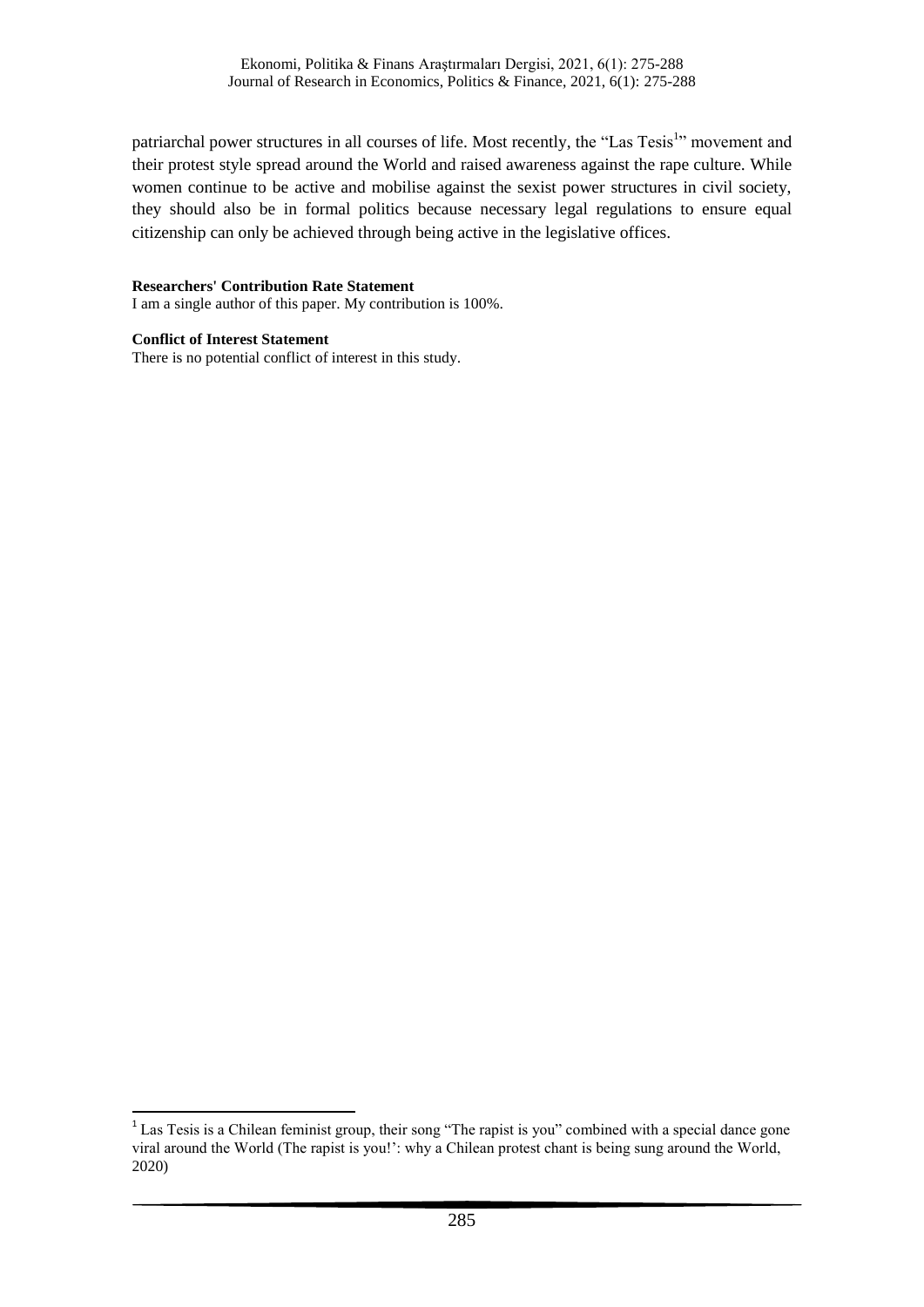#### **References**

- Alvarez, S. (1989). Politicizing gender and engendering democracy. In A. Stepan (Ed.), *Democratizing Brazil, problems of transition and consolidation* (pp. 205-251)*.* London: Oxford University Press
- Arjantin'de kadınlar kürtaj hakkını nasıl kazandı?. (2021). How did the women in Argentina gain the right to Abortion. Retrieved from https://www.indyturk.com/node/294306/dünya/arjantinde-kadınlarkürtaj-hakkını-nasıl-kazandı
- Çakır, S. (2019). *Erkek kulübünde siyaset* [Politics in Men's Club]. İstanbul: Sel Yayıncılık.
- Chuchryk, P. (1994). From dictatoship to democracy: The women's movement in Chile. In J. Jaquette (Ed.), *The women's movement in Latin America, participation and democracy* (pp.65-107). Oxford: Westview Press.
- Craske, N. (1998). Remasculinisation and the neoliberal state in Latin America. In G. Waylen and V. Randall (Eds.), *Gender politics and the state* (pp. 100-120). London: Routledge.
- Craske, N. (1999). *Women and politics in Latin America.* Cambridge: Politiy Press.
- Craske, N. and Molyneux M. (2002). The local, the regional and the global: Transforming the politics of rights. In N. Craske and M. Molyneux (Eds.), *Gender and the politics of rights and democracy in Latin America* (pp. 1-31). Basingstoke: Palgrave.
- Dagnino, E. (2006). Meanings of citizenship in Latin America. *Canadian Journal of Latin American and Caribbean Studies*, *31*(62), 15-51. doi:10.1080/08263663.2006.10816901
- Domínguez Reyes, E. (2004). *Introduction: On women and citizenship in Latin America and Mexico* (pp. 27-41). Retrieved from https://gupea.ub.gu.se/bitstream/2077/3298/1/haina\_4\_introduction.pdf
- ECLAC. (2007). *Women's contribution to equality in Latin America and the Caribbean.* United Nations. Retrieved from https://repositorio.cepal.org/handle/11362/2833
- Franceschet, S. (2005). *Women and politics in Chile*. Boulder, CO: Lynne Rienner Publishers.
- Franceschet, S. and Macdonald, L. (2003). *Hard times for citizenship: Women's movements in Chile and Mexico.* Paper prepared at the 2003 Canadian Political Science Association Annual Meeting Dalhousie University Halifax, NS. doi:10.1080/1362102042000178382
- Franceschet, S., Piscopo, J. and Thomas, G. (2015). Supermadres, maternal legacies and women's political participation in contemporary Latin America. *Journal of Latin American Studies*, *48*(1), 1-32. doi:10.1017/S0022216X15000814
- Funk, K. D., Hinojosa, M. and Piscopo, J. (2019). Women to the rescue: The gendered effects of public discontent on legislative nominations in Latin America. *Party Politics,* 1-13. doi:10.1177/1354068819856614
- Global and Regional Averages of Women. (2020). *Women averages.* Retrieved from <https://data.ipu.org/women-averages>
- Güneş Gülal, A. G. (2019). Latin Amerika'da kadının siyasal ve toplumsal hayattaki rolü. In C. Uysal Oğuz, S. Atvur and R. İzol (Eds.), *21. yüzyılda Latin Amerika*. Ankara: Seçkin Yayınları
- Harten, S. (2011). *The rise of Evo Morales and the MAS*. Zed Books.
- Htun, M. N. and Jones, M. P. (2002). Engendering the right to participate in decision-making: Electoral quotas and women's leadership in Latin America. In N. Craske and M. Molyneux (Eds.), *Gender and the politics of rights and democracy in Latin America* (pp. 32-56). London: Palgrave Macmillan.
- Jaquette, J. S. (1994). Introduction: From transition to participation–women's movements and democratic politics. In J. S. Jaquette (Ed.), *The women's movement in Latin America: Participation and democracy* (pp. 1-11). San Francisco: Boulder.
- Jelin, E. (1998). Women, gender, and human rights. In E. Jelin and E. Hershberg (Eds.), *Constructing democracy: Human rights, citizenship, and society in Latin America (pp.177-197). New York:* Westview Press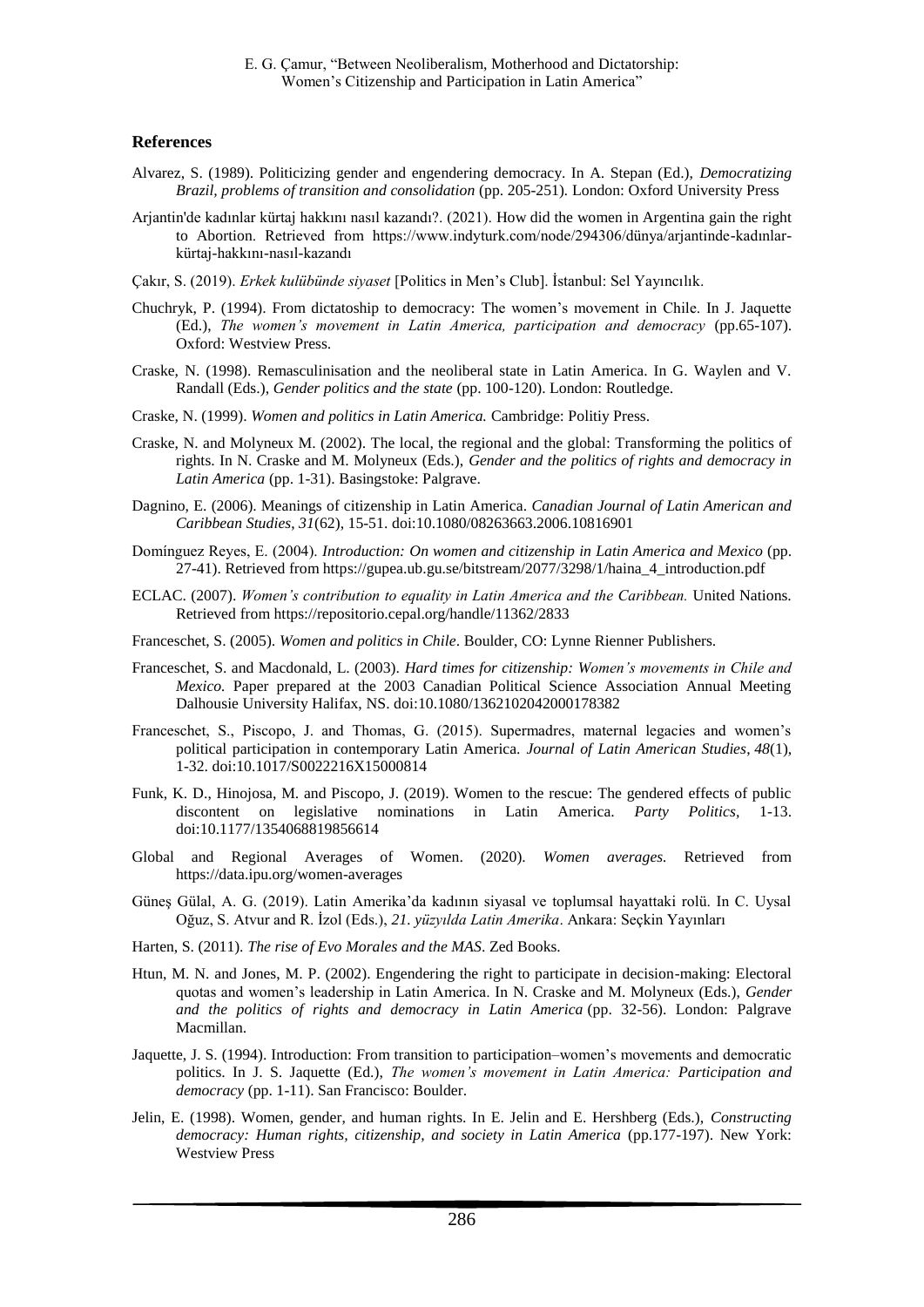- Kandiyoti, D. (1988). Bargaining with Patriarchy. *Gender and Society*, *2*(3), 274-290. Retrieved from https://journals.sagepub.com
- Latin America's fight to Legalise Abortion: The Key Battlegrounds. (2018). *Latin America's fight to legalise abortion.* Retrived from https://www.theguardian.com/globaldevelopment/2018/aug/09/latin-america-fight-to-legalise-abortion-argentina-brazil-chilevenezuela-uruguay-colombia-el-salvador-peru
- Lister, R. (1991). Citizenship engendered. *Critical Social Policy*, *11*(32), 65-71. doi:10.1177/026101839101103205
- Lister, R. (1995). Dilemmas in engendering citizenship. *Economy and Society*, *24*(1), 35-40. doi:10.1080/03085149500000001
- Lister, R. (2003). *Citizenship: Feminist perspectives.* London: Palgrave Macmillan.
- Marshall, T. H. (1950). *Citizenship and social class*. Cambridge University Press.
- Mies, M. (2012). *Dünya ölçeğinde ataerki ve birikim: Uluslararası işbölümünde kadınlar* (Çev. Y. Temurtürkan). İstanbul: Dipnot Yayınları.
- Møllmann, M. (2005). *Decisions denied, women's access to contraceptives and abortion in Argentina.* Retrieved from https://www.hrw.org/report/2005/06/14/decisions-denied/womens-accesscontraceptives-and-abortion-argentina
- Møllmann, M. (2007). *Over their dead bodies denial of access to emergency obstetric care and therapeutic abortion in Nicaragua.* Retrieved from https://www.hrw.org/report/2007/10/01/overtheir-dead-bodies/denial-access-emergency-obstetric-care-and-therapeutic
- Molyneux, M. (2001). *Women's movements in international perspective: Latin America and beyond.* London: Palgrave.
- Molyneux, M. (2006). Mothers at the service of the new poverty agenda: Progresa/oportunidades, Mexico's conditional transfer programme. *Social Policy & Administration*, *40*(4), 425-449. doi:10.1111/j.1467-9515.2006.00497.x
- Monthly Ranking of Women in National Parliaments. (2021). *Monthly ranking of women.* Retrieved from https://data.ipu.org/women-ranking?month=1&year=2021
- Navarro, M. and Bourque, S. (1998). Fault lines of democratic governance: A gender perspective. In F. Agüero and J. Stark (Eds.), *Fault lines of democracy in post-transition Latin America (*pp.175- 202). North-South Center Press at the University of Miami.
- Nelson, A. A. (2002). *Political bodies: Gender, history, and the struggle for narrative power in recent chilean literature*. Bucknell University Press.
- Pateman, C. (1988). *Sexual contract.* California: Standford University Press.
- Peschard, J. (2003). *The quota system in Latin America: General overview* (The Implementation of Quotas: Latin American Experiences Workshop Report, IDEA). Retreived from https://www.idea.int/sites/default/files/publications/implementation-of-quotas-latin-americanexperiences.pdf
- Phillips, A. (2012). *Demokrasinin cinsiyeti* (Çev. A. Türker). İstanbul: Metis Yayınları.
- Rozas, P. T. and Floru, C. (2017). *Women's political participation in Latin America: Some progress and many challenges.* Retrieved from https://www.idea.int/news-media/news/women%E2%80%99spolitical-participation-latin-america-some-progress-and-manychallenges?fbclid=IwAR0oVaNBis Ndu0iEy0yRbxgyPW1zwhK3UBSt8iXltnNPcN0AH6Z-j4kciko
- Schild, V. (1998). New subjects of rights? Women's movements and the construction of citizenship in the new democracies. In S. Alvarez, E. Dagnino, and A. Escobar (Eds.), *Cultures of politics, politics of cultures: Re-visioning Latin American social movements* (pp. 93-117). Boulder, CO: Westview Press, A Division of Harpercollins Publishers, Inc.
- Schild, V. (2000). Neo-liberalism's new gendered market citizens: The'civilizing'dimension of social programmes in Chile. *Citizenship Studies*, *4*(3), 275-305. https://doi.org/10.1080/713658800